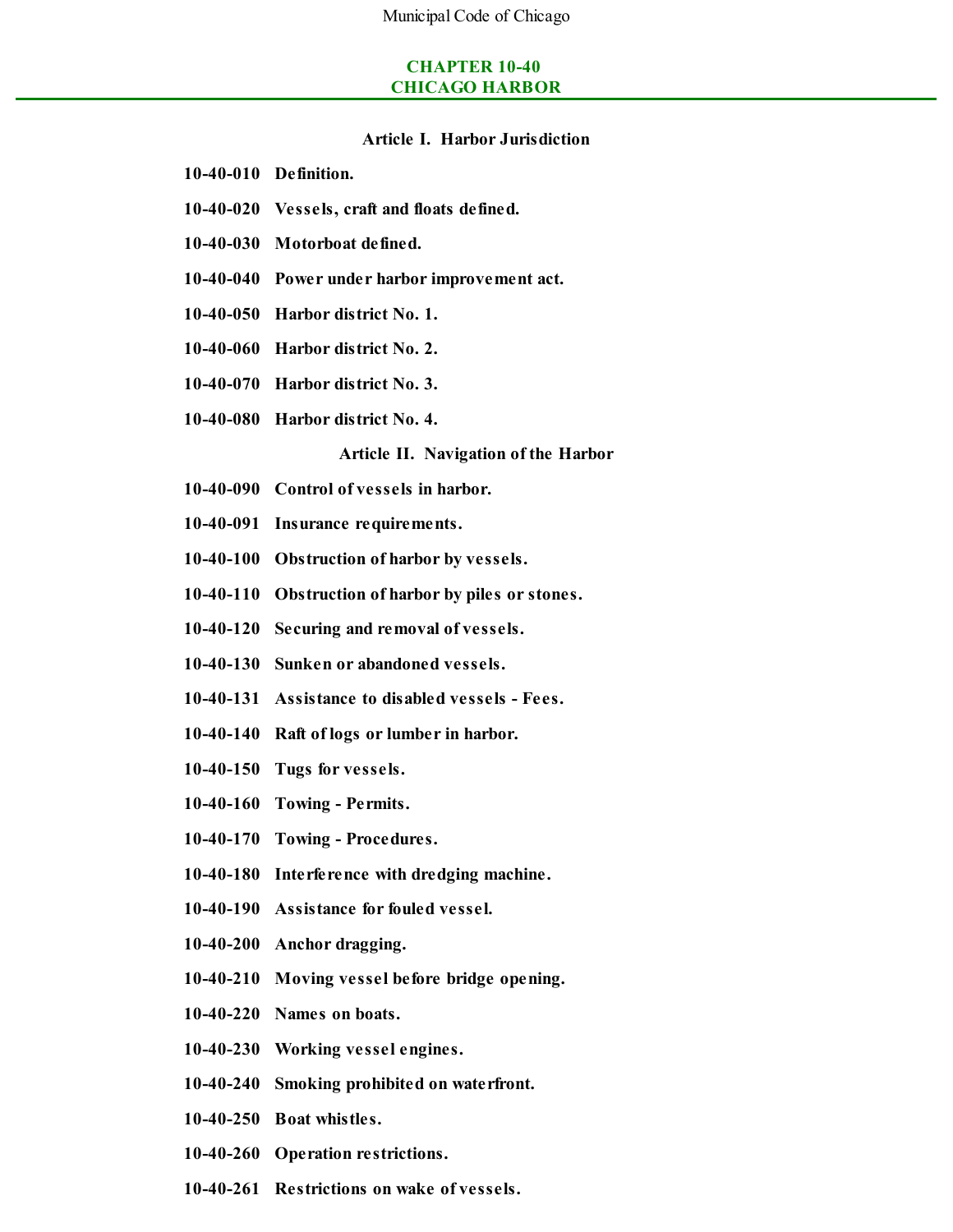- **10-40-270 Interference with buoys.**
- **10-40-280 Rules for vessels in harbor.**
- **10-40-281 Advertising vessels.**
- **10-40-290 Houseboats.**
- **10-40-300 Tunneling under Lake Michigan.**

**Article III. Wharves and Docks**

- **10-40-310 Reserved.**
- **10-40-320 Maintenance of wharves and docks.**
- **10-40-330 Construction and repair of structures in harbor.**
- **10-40-340 Permit fees to construct or repair.**
- **10-40-350 Bond for removal of old dock materials.**
- **10-40-360 Dredging permits.**
- **10-40-370 Encroachments and obstructions.**
- **10-40-380 Discharge of cargo.**
- **10-40-390 Vessels lying at docks.**
- **10-40-400 Protection from fast-moving vessels.**

**Article IV. Bridges**

- **10-40-410 Bridge opening authority.**
- **10-40-420 Closed hours for bridges.**
- **10-40-430 Time to remain open.**
- **10-40-440 Signal for bridge opening.**
- **10-40-450 Signal for opening of railroad bridges.**
- **10-40-460 Signal to bridge tenders.**
- **10-40-470 Obedience to bridge signals.**
- **10-40-480 Signal equipment at bridges.**
- **10-40-490 Obstruction of bridges by vessels.**
- **10-40-500 Fireboats.**
- **10-40-501 Removal or disabling of life preservers prohibited.**
- **10-40-510 Fire apparatus crossing bridges.**
- **10-40-520 Rule of the road.**
- **10-40-530 Breaking line of traffic on bridge.**
- **10-40-540 Unnecessary delay on bridge.**
- **10-40-550 Obstruction of traffic over bridge - Prohibited.**
- **10-40-560 Congregation on bridges or viaducts.**

**Article V. Violations of Chapter Provisions**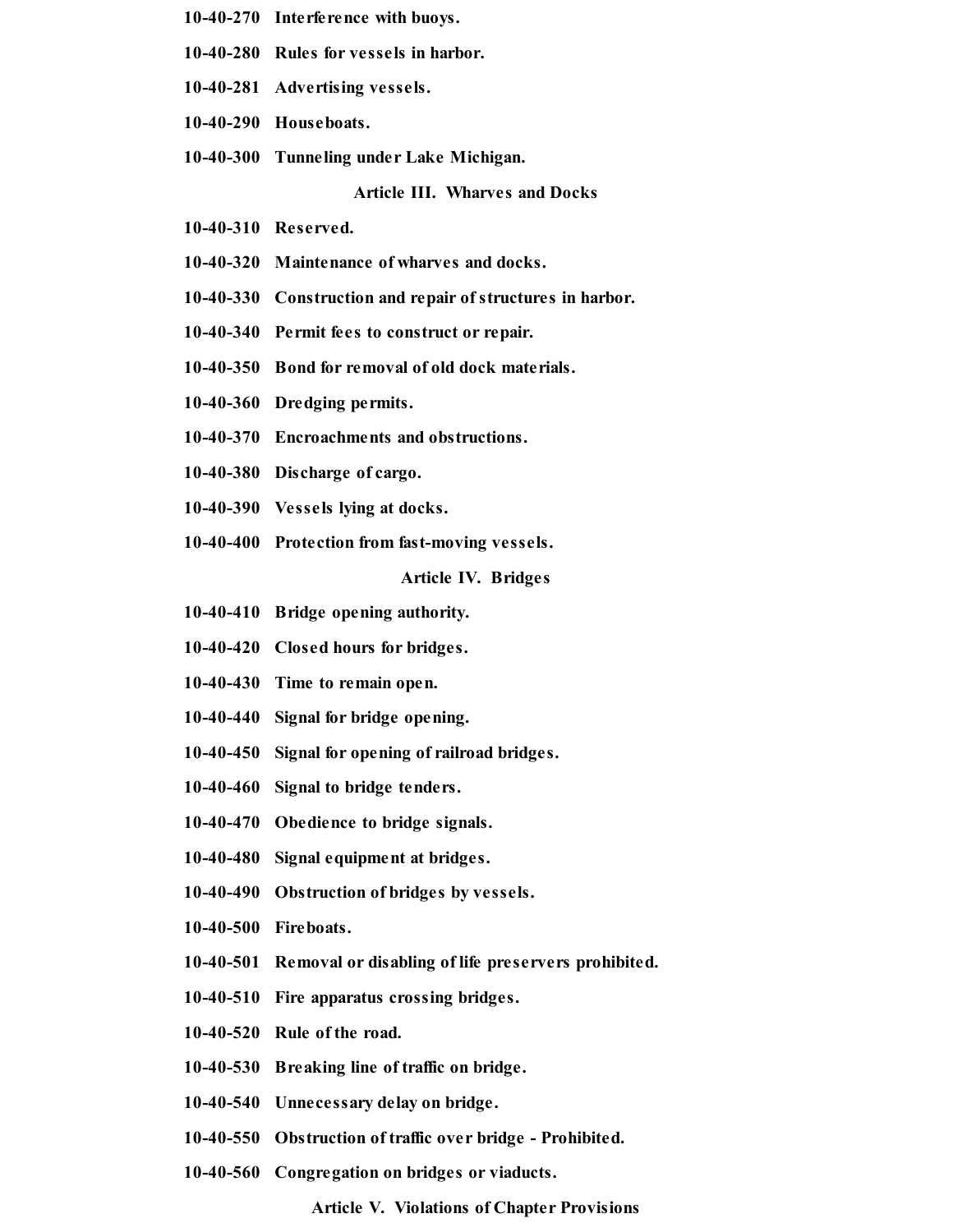#### **ARTICLE I. HARBOR JURISDICTION (10-40-010 et seq.)**

### **10-40-010 Definition.**

The harbor shall consist of the Chicago River and its branches to their respective sources and allslips adjacent to and connecting therewith. The Ogden Canal, the Calumet River and its branches and allslips connecting therewith, the waters of Lake Calumet and allslips and basins connected therewith and all piers, breakwaters, and permanent structures therein, the Drainage Canal and all piers and basins, and the waters of Lake Michigan, including all breakwaters, piers, and permanent structures therein, for a distance of three miles from the shore between the north and south lines of the city extended, to the extent that the above-named waterways are within the territorial limits of the city. The harbor as herein defined shall be subject to the control of the commissioner of transportation, and use thereof shall be governed by this Code.

(Prior code § 38-1; Amend Coun. J. 12-11-91, p. 10832)

#### **10-40-020 Vessels, craft and floats defined.**

The words "vessels, craft, and floats" shall include every kind of sailing, steam or other vessel lying or floating in, or navigating the harbor.

(Prior code § 38-2)

#### **10-40-030 Motorboat defined.**

For the purpose of this chapter, a motorboat is defined as any vessel of any size and description propelled by machinery, whether or not such machinery is the principalsource of propulsion.

(Prior code § 38-2.1)

#### **10-40-040 Power under harbor improvement act.**

The city having elected to exercise its right under the act hereinafter named, reaffirms and ratifies such action, and confirms the said election and determination to exercise the right, power, and authority granted by an act of the general assembly of the State of Illinois, approved June 23, 1913, in force July 1, 1913, entitled "An Act to enlarge the power of cities and villages in relation to harbors, canals, slips, wharves, docks, levees, piers, quay walls, breakwaters and all harbor structures, facilities, connections, improvements and utilities constructed or operated in connection therewith and for the purpose of carrying out such power to authorize the acquisition and condemnation of property and to authorize the use, occupation, recovery and acquisition of artificially made or reclaimed lands of the state and the reclamation and acquisition of the submerged lands of the state", and to repeal an act entitled, "An Act to enlarge the power of cities in relation to harbors, canals, wharves, docks, piers, slips and other harbor structures, facilities, improvements and utilities constructed or operated in connection therewith, to authorize the acquisition and condemnation of property and the use, occupation, reclamation and acquisition of the submerged lands of the state in carrying out such power, and to repeal all Acts or parts of Acts in conflict therewith", approved June 10, 1911. For the purpose of carrying out the powers granted by the said act of the general assembly, there are created and established the four harbor districts hereinafter named.

(Prior code § 38-3)

### **10-40-050 Harbor district No. 1.**

The public waters, the submerged lands, the artificially made or reclaimed lands and other lands which shall constitute and shall be known as harbor district No. 1, are hereby defined and particularly described as follows:

Harbor district No. 1 shall include all of the Chicago River, including the main stream from its mouth to the forks, and the north branch and the south branch to the city limits, including all the public waters and submerged lands within and under said river and its branches aforesaid, and said harbor district No. 1 shall also include all the territory, public waters, submerged lands, artificially made or reclaimed and other lands lying and being within the following boundaries, to wit:

Beginning at the south side of the Chicago River at the northeast corner of the old breakwater of the old United States Government lifesaving station, said point being the point of confluence of the Chicago River with Lake Michigan, thence extending in an easterly direction parallel to the north side of E. Randolph Street extended, over the waters of Lake Michigan a distance of one mile; thence extending in a northerly direction along a line running at right angles to said north line of E. Randolph Street extended east to a point where said line intersects the north line of E. Chicago Avenue extended east; thence extending in a westerly direction along the north line of said E. Chicago Avenue extended east to the present shoreline of Lake Michigan; thence running southeasterly and southerly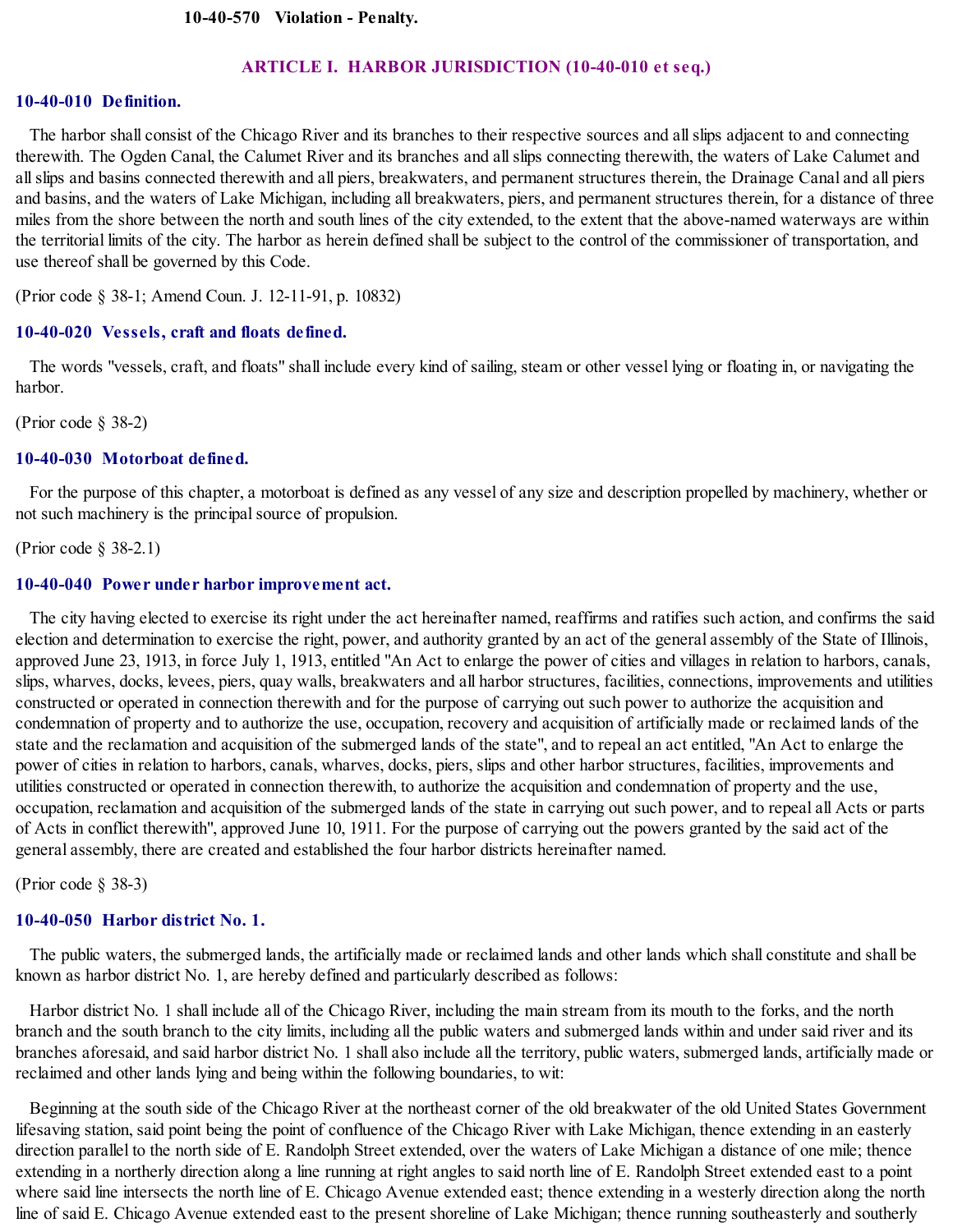following said shoreline of Lake Michigan to the north line of E. Grand Avenue extended east to the shoreline of Lake Michigan; thence west along the north line of E. Grand Avenue extended east to the east line of N. Peshtigo Court as laid down and indicated on a plat of the Chicago Dock and Canal Company's Peshtigo dock addition in section ten, township thirty-nine north, range fourteen east of the third principal meridian in Cook County, Illinois, recorded September 17, 1889, in the recorder's office of Cook County, Illinois, as document number 1157023 in Book 39 of plats, page 18; thence south along the east line of N. Peshtigo Court seventy- four feet, more or less, to the south line of E. Grand Avenue; thence east along the south line of E. Grand Avenue extended east nine hundred feet, more or less, to the west line of the east one hundred feet of lot seven in the Chicago Dock and Canal Company's Peshtigo dock addition; thence south along the west line of the east one hundred feet of said lot seven, two hundred and eighteen feet, more or less, to the north line of E. Illinois Street extended east; thence west along the north line of E. Illinois Street extended east nine hundred feet, more or less, to the east line of N. Peshtigo Court; thence south along the east line of N. Peshtigo Court seventy-four feet, more or less, to the south line of E. Illinois Street; thence east along the south line of E. Illinois Street extended east nine hundred feet, more or less, to the west line of the east one hundred feet of said lot seven; thence south along the west line of the east one hundred feet of said lot seven one hundred and fifty-eight feet, more or less, to the north line of the Ogden or Michigan slip; thence east along the north line of the Ogden or Michigan slip to the wooden pier or breakwater at the southeast corner of said lot seven; thence in a southerly direction along the west line of said wooden pier or breakwater to the southwest corner of what is known as the United States Government north pier; thence in a southwesterly direction nine hundred seventy-four feet, more or less, on a straight line to the northeast corner of the old breakwater of the old United States Government lifesaving station, said last point being the place of beginning.

All of the aforesaid submerged lands, artificially made or reclaimed lands and other lands and public waters in said harbor district No. 1 are situated within the jurisdiction and corporate limits of the city and are by this section declared to be necessary and appropriate for the purposes enumerated in said act of the general assembly mentioned in Section 10-40-040.

(Prior code § 38-4)

### **10-40-060 Harbor district No. 2.**

The public waters and all public turning basins, canals and slips, the submerged lands, the artificially made or reclaimed lands, and other lands which shall constitute and shall be known as harbor district No. 2, are hereby defined and particularly described as follows:

Harbor district No. 2 shall include all the territory, including the public waters and all public turning basins, canals, and slips, the submerged lands, the artificially made or reclaimed lands and other lands, lying and being within the following boundaries, to-wit:

Beginning on the south side of the Chicago River at a point that is 3019.28 feet east and 1436.35 feet north of the southwest corner of E. Randolph Street and N. Michigan Avenue, thence running in an easterly direction parallel to the south line of E. Randolph Street extended east, over the waters of Lake Michigan, a distance of one mile, thence at right angles running along a line in a southerly direction to the said south line of E. Randolph Street extended east, thence running in a westerly direction along the said south line of E. Randolph Street extended east, to the present shoreline or dock line of Lake Michigan, thence running in a northerly direction, but following the present dock lines of Lake Michigan, to the place of beginning.

All of the aforesaid public waters and all public turning basins, canals and slips, submerged lands, artificially made or reclaimed lands, and other lands in said harbor district No. 2 are situated within the jurisdiction and corporate limits of the city, and are by this section declared to be necessary or appropriate for the uses and purposes enumerated in said act of the general assembly mentioned in Section 10-40-040.

(Prior code § 38-5)

## **10-40-070 Harbor district No. 3.**

The public waters, the submerged lands, the artificially made or reclaimed lands, and other lands which shall constitute and shall be known as harbor district No. 3, are hereby defined and particularly described as follows:

Beginning at a point which is on a line four hundred feet south of the east and west centerline, extended east, of section twenty-two, township thirty- nine north, range fourteen, east of the third principal meridian, and thirty-two hundred and seventy-three and thirtyseven one-hundredths feet east of the westerly right-of-way line of the Illinois Central Railroad, thence southeasterly to a point fifty feet north of the centerline of E. Cermak Road extended easterly and twenty-seven hundred and thirty-two feet east of said westerly right- of-way line, thence southeasterly to a point six hundred and ninety feet north of a point which is on the centerline of E. Twentyseventh Street extended easterly and twenty-three hundred and seventy feet east of the said westerly right-of-way line, thence southeasterly to a point seven hundred feet north of a point which is on the centerline, extended east, of E. Thirty-first Street and twenty-two hundred and forty feet east of said westerly right-of-way line, thence southeasterly on a line towards a point eight hundred and ninety feet north of a point which is on the centerline extended east of E. Thirty-fifth Street and twenty-one hundred and eighty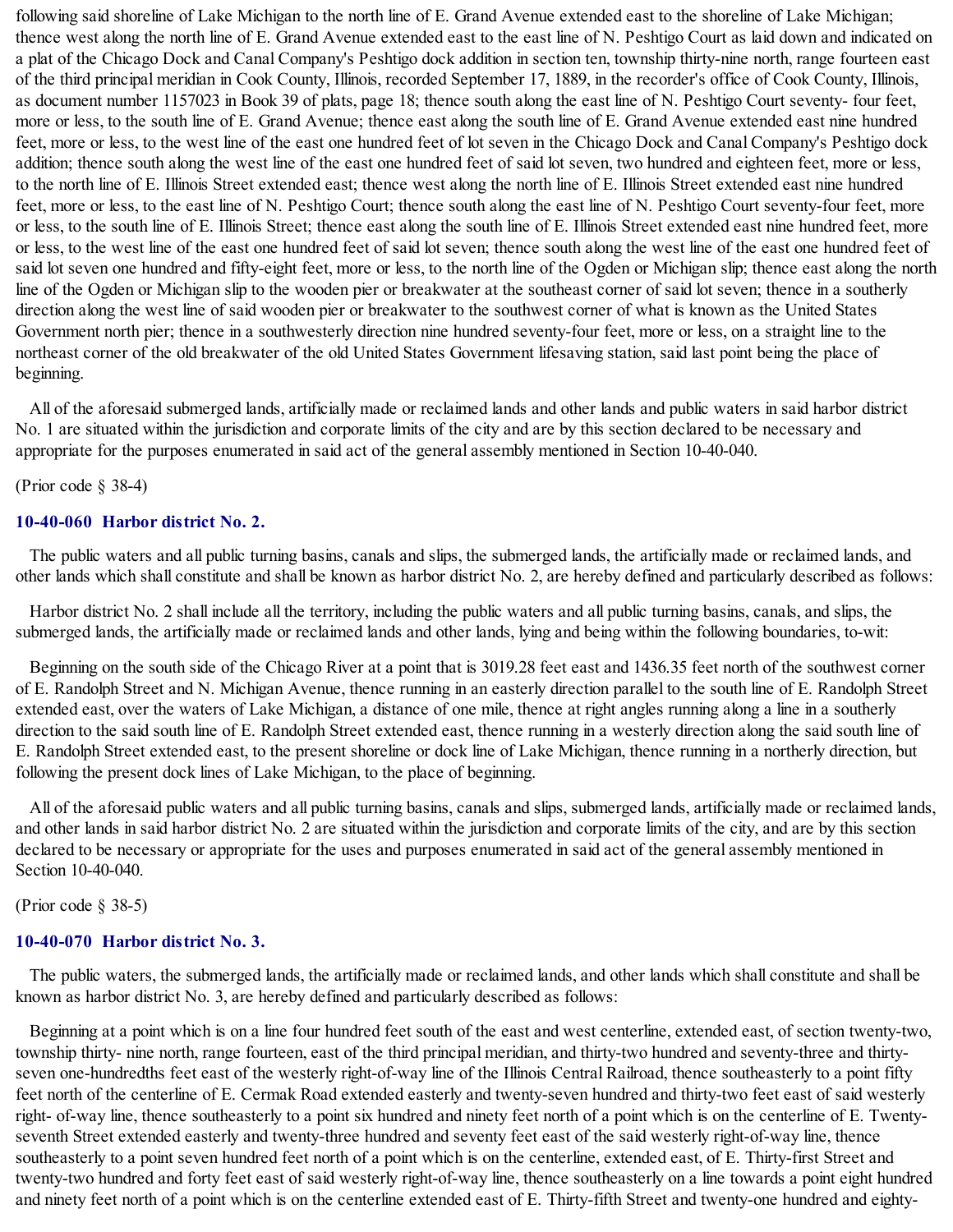five feet east of said westerly right-of-way line to the south line extended east of E. Thirty-first Street, thence due east for a distance of fifty-two hundred and eighty feet, thence due north to the line four hundred feet south of the east and west centerline extended easterly of section twenty-two, township thirty-nine north, range fourteen, east of the third principal meridian, thence west along the line four hundred feet south of the east and west centerline extended easterly of section twenty- two, township thirty-nine, range fourteen east, to the point of beginning.

In the event that the city, pursuant to clause (c) of Section 6 of the ordinance passed July 21, 1919, under which harbor district No. 3 was created, shall elect to fill in and reclaim that part of the submerged lands lying between the eastern and western boundaries of the lands described in Schedule IV of said last-mentioned ordinance and between the north and south lines of said harbor district area, respectively extended west, and to declare the same to be a part of harbor district No. 3, the said harbor district area described in this section shall be then considered to extend westward over the land so reclaimed by the city, between the north and south lines of harbor district No. 3, respectively, extended west.

All of the aforesaid public waters, submerged lands, artificially made or reclaimed lands, and other lands and public waters in said harbor district No. 3 are situated within the jurisdiction and corporate limits of the city and are by this section declared to be necessary and appropriate for the purposes enumerated in said act of the general assembly mentioned in Section 10-40-040.

(Prior code § 38-6)

## **10-40-080 Harbor district No. 4.**

The public waters, the submerged lands, the artificially made or reclaimed lands, and other lands which shall constitute and shall be known as harbor district No. 4, are hereby defined and particularly described as follows:

Harbor district No. 4 shall include all of the Calumet River lying within the city, all of Lake Calumet, including all the waters, submerged lands, and artificially made or reclaimed lands within or bordering upon said lake and river, the channel or connection between said Calumet River and Lake Calumet, and all public turning basins, canals and slips connected with or forming a part of said Calumet River and Lake Calumet. All of the aforesaid submerged lands, artificially made or reclaimed lands and other lands and public waters in said harbor district No. 4 are situated within the jurisdiction and corporate limits of the city, and are by this section declared to be necessary and appropriate for the uses and purposes enumerated in said act of the general assembly mentioned in Section 10-40- 040.

(Prior code § 38-7)

# **ARTICLE II. NAVIGATION OF THE HARBOR (10-40-090 et seq.)**

## **10-40-090 Control of vessels in harbor.**

The commissioner of transportation shall give such orders and directions relative to the location, change of place or station, manner of moving or use of the harbor of or by every vessel, craft, or float lying, moving or laid up in the harbor, as may be necessary to promote good order therein and the safety and equal convenience of such vessels, craft, or floats, and to so regulate the same that the current in the Chicago River shall not be unnecessarily impeded by said vessels, craft, or floats.

He shall have power to remove any vessel, craft, or float lying at any dock, wharf, or pier, while receiving or discharging cargo or otherwise engaged, when necessary so to do to facilitate the movement of traffic in the harbor; to tie up any vesselso deeply loaded as to interrupt the traffic at the bridges or in the harbor until such a time as the vessel shall have been lightened or a rise of water in the harbor may enable it to proceed; and, to stop at any time or place vessels, craft, or floats which are passing through the harbor, so as to prevent a jam or blockade.

(Prior code § 38-13; Amend Coun. J. 12-11-91, p. 10832)

#### **10-40-091 Insurance requirements.**

No person shall rent a vessel within the harbor, or provide fishing, entertainment or passenger services on a vessel within the harbor, for monetary or other consideration, without first: (1) obtaining commercial general liability insurance, issued by an insurer authorized to insure in Illinois, with limits of not less than \$1,000,000.00 per occurrence for bodily injury and property damage or in an amount and form approved by the risk manager in the department of finance; and (2) filing with the commissioner of transportation proof of the required insurance. In addition to the requirements stated above, and apart from and separate from any insurance requirement under this section, any person providing any of the services above-mentioned shall indemnify, defend and hold the City of Chicago and its assignees and employees harmless from all losses, damages, injuries, claims, demands and expenses arising out of the person's use of the harbor, rental of vessels and providing of services described in this section. The risk manager shall not approve any form of insurance under this section unless: (1) the City of Chicago is named as additional insured on a primary, noncontributory basis for any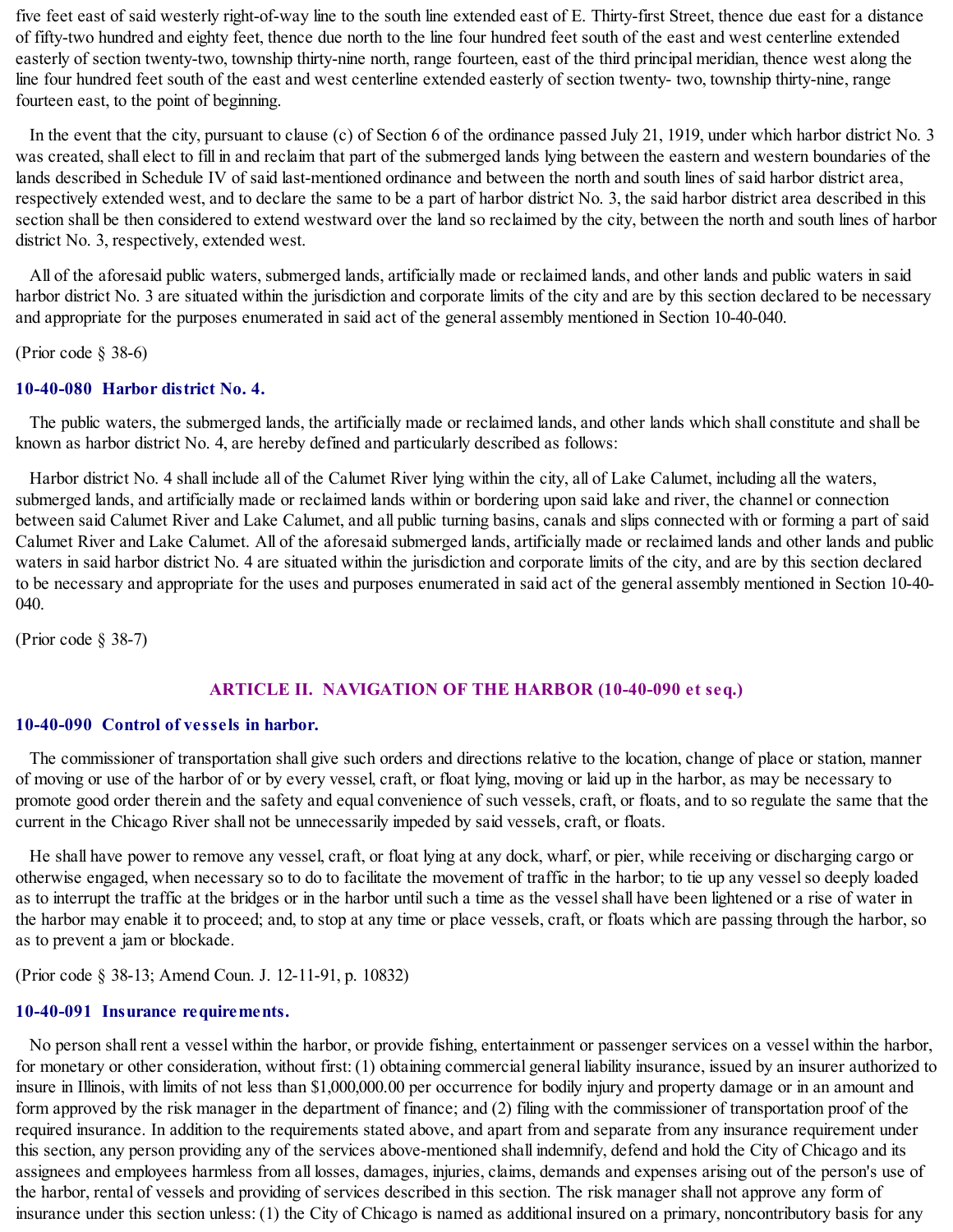liability or claim arising directly or indirectly from the person's use of the harbor, rental of vessels and providing of services described in this section; and (2) the policy of insurance requires at least 30 days' prior notice of cancellation to every insured.

(Added Coun. J. 12-10-97, p. 59008; Amend Coun. J. 10-28-15, p. 11951, Art. VI, § 42; Amend Coun. J. 11-16-16, p. 37901, Art. II, § 41)

## **10-40-100 Obstruction of harbor by vessels.**

No vessel, craft, or float shall be moored, laid, brought to a stop, or anchored within the harbor so as to prevent the passage of any other vessel, craft, or float; nor shall any vessel, craft, or float be so moored, laid, brought to a stop, or anchored, as to range against, injure, interfere with, or hinder the opening or closing of any bridge across the river or any branch thereof; nor shall any vessel, craft, or float be so navigated, when winding, as to strike or come in contact with any bridge, bridge abutment, center pier, or the piles or other protection thereof.

(Prior code § 38-14)

#### **10-40-110 Obstruction of harbor by piles or stones.**

Every pile, timber, stone, or other substance placed or laid so as to project above or below the surface of the waters of the harbor or any part thereof or beyond any dock line established by the city council, is hereby declared a nuisance; and every person who shall place or lay any such pile, timber, stone, or substance as aforesaid, or be the owner of any premises on which the same shall be so placed or laid, shall be fined not less than \$20.00 and not more than \$100.00 for every such violation, and shall also be subject to a penalty of not less than \$20.00 and not more than \$100.00 for every three days such nuisance shall continue after notice from the commissioner of transportation to abate same.

(Prior code § 38-15; Amend Coun. J. 12-11-91, p. 10832)

#### **10-40-120 Securing and removal of vessels.**

Whenever there shall be in the harbor any vessel, craft, or float insecurely fastened, adrift, sunken, or laid up, which may be required to be fastened, raised, removed or its location changed, for the benefit of other vessels navigating the river or to carry out the provisions of this Code, the harbor master shall notify the owner, master, or other person who may be in charge thereof, and he shall secure, raise, or remove such vessel, craft, or float without delay. But if the harbormaster should be unable to find the master, owner, or person in charge of such vessel, craft, or float as aforesaid, or if no person answering such description can be found by him, such notice shall not be required, and the commissioner of transportation may remove such vessel, and such vesselshall be held for all expenses and costs.

(Prior code § 38-16; Amend Coun. J. 12-11-91, p. 10832)

#### **10-40-130 Sunken or abandoned vessels.**

Every vessel, craft or float which has been abandoned or allowed to sink in the harbor is hereby declared to be a nuisance. The master, owner, or person in charge or control of any such vessel, craft, or float shall immediately abate such nuisance upon notice from the commissioner of transportation. Every three days such nuisance shall continue after notice from the commissioner of transportation to abate the same shall constitute a separate and distinct offense.

(Prior code § 38-17; Amend Coun. J. 12-11-91, p. 10832)

# **10-40-131 Assistance to disabled vessels - Fees.**

The owner or master of any disabled vessel shall pay to the city the following fees for the following services to the vessel:

Extinguishing fire on board.....\$300.00

Towing.....\$500.00

Pumping water from vessel.....\$100.00

(Added Coun. J. 11-10-94, p. 59125; Amend Coun. J. 12-15-04, p. 39840, § 1)

# **10-40-140 Raft of logs or lumber in harbor.**

No person shall leave any raft of logs, lumber, or timber within the harbor where it shall be or become an obstruction, and any person having charge of any raft of logs, lumber, or timber shall remove or change the location of the raft upon the order of the commissioner of transportation.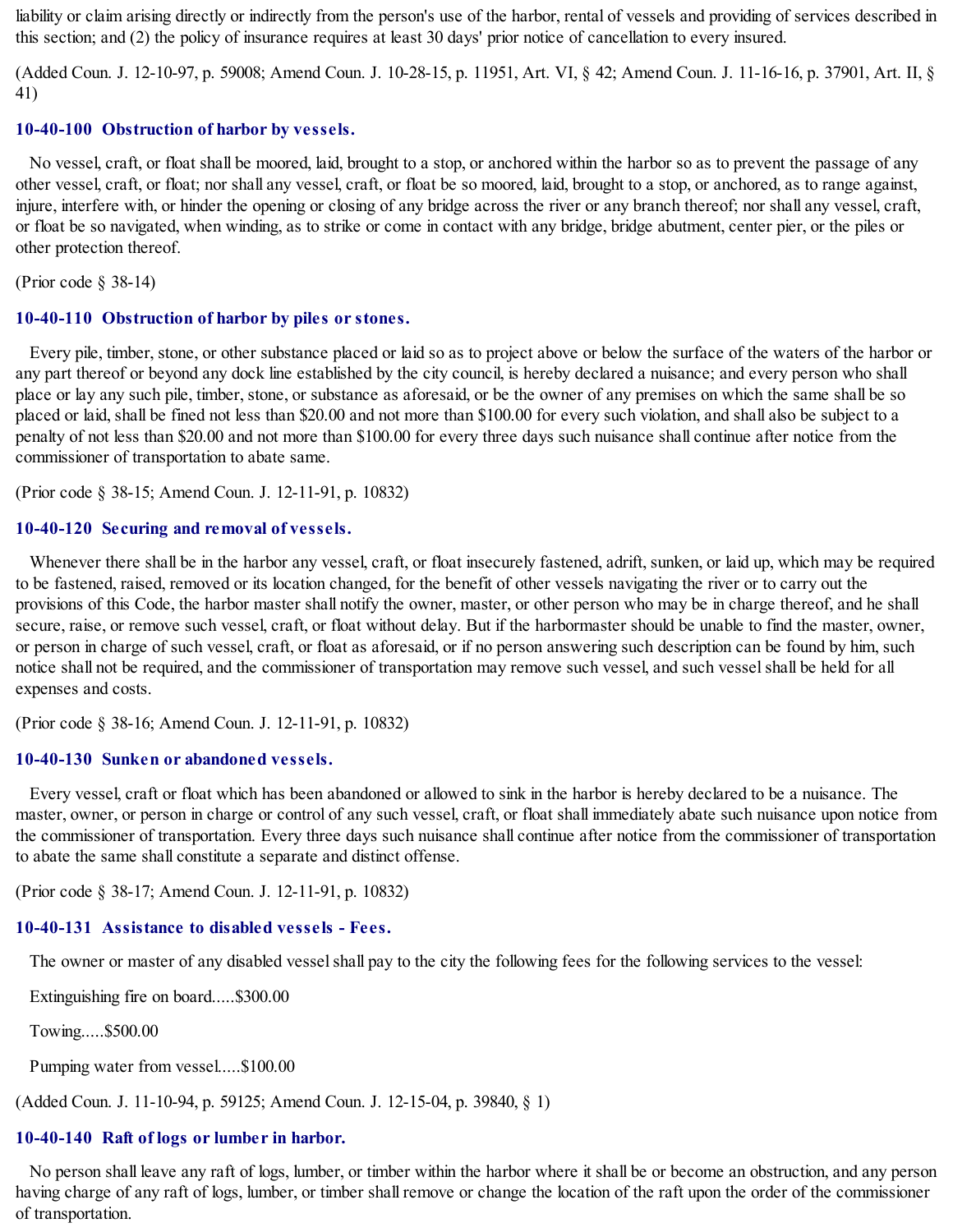(Prior code § 38-18; Amend Coun. J. 12-11-91, p. 10832)

#### **10-40-150 Tugs for vessels.**

All wind-driven vessels, craft, or floats navigating the harbor, for which the opening of any bridge may be necessary, shall, while approaching and passing such bridge, be towed by a power tug.

Any other vessel, craft, or float navigating that portion of the harbor bound by the Outer Drive Bridge on the east, the Van Buren Street Bridge on the south, and the Kinzie Street Bridge on the north, all inclusive, shall have the assistance of a tug or tugs at allsuch times, and under such conditions as the commissioner of transportation shall by general order from time to time prescribe, and also in any specific instance where the harbormaster or assistant harbormaster shall specially so direct. It shall be unlawful for any such vessel, craft, or float to back through any bridge draw in the harbor without the assistance of a tug or tugs, unless the commissioner of transportation shall have given his consent thereto; the commissioner of transportation may give such consent whenever in his judgment it seems advisable.

Any person owning or in charge, possession or control of any such vessel, craft, or float violating any of the provisions of this section, shall be fined not less than \$25.00 nor more than \$100.00 for each offense.

(Prior code § 38-19; Amend Coun. J. 12-11-91, p. 10832)

#### **10-40-160 Towing - Permits.**

No person shall tow in the harbor, any vessel, craft or float containing material destined to be disposed of in the authorized dumping areas, without a permit from the department of transportation. The fee for each permit shall be \$16.00 per day and the day shall consist of eight hours.

(Prior code § 38-20; Amend Coun. J. 12-11-91, p. 10832)

#### **10-40-170 Towing - Procedures.**

It shall be unlawful for any vessel, craft or float to tow more than two barges or similar craft in one tow within the harbor, except that tows which consist of barges that are fastened rigidly together to form a single unit for the purpose of being towed may be towed in the main sanitary and ship canal and the west fork of the south branch of the Chicago River to and including the South Ashland Avenue turning basin; in the Little Calumet and Calumet Rivers to and including turning basin number five at 129th Street; and in Chicago and Calumet Outer Harbors; provided that the total width and length of such tows do not exceed 80 and 500 feet respectively.

(Prior code § 38-21)

#### **10-40-180 Interference with dredging machine.**

No owner, master, or other person in charge of or in command of any tugboat or towing boat in the harbor shall run, or cause to be run, such tugboat or towing boat, or anything that they may have in tow, upon, against, or over any rope, chain, or other fastening, mooring, dredge or other machine used by the city, or the United States Government, for deepening, widening, and improving the harbor, so that the said dredge or other machine shall be displaced, hindered, or delayed in the working thereof.

(Prior code § 38-22)

## **10-40-190 Assistance for fouled vessel.**

If any vessel, craft, or float, either by winding or from any other cause, shall get foul and obstruct the navigation or passage of other vessels, craft, or floats, the commissioner of transportation shall have power and is hereby authorized to order to his assistance men and tackle from any other vessel, craft, or float. The commissioner of transportation shall have power and is hereby authorized to order to his assistance any tugboat or other powerboat that may be in the vicinity or passing at the time. Every master or officer of such boat, craft, or tug shall render the assistance so ordered, and any vessel, craft, or float receiving such assistance shall pay to the person or persons rendering the same the cost or expense of such assistance, the amount thereof to be fixed by the commissioner of transportation.

Any person violating any of the provisions of this section shall be fined not less than \$25.00 nor more than \$50.00 for the first offense, and not more than \$75.00 for each subsequent offense.

(Prior code § 38-23; Amend Coun. J. 12-11-91, p. 10832)

#### **10-40-200 Anchor dragging.**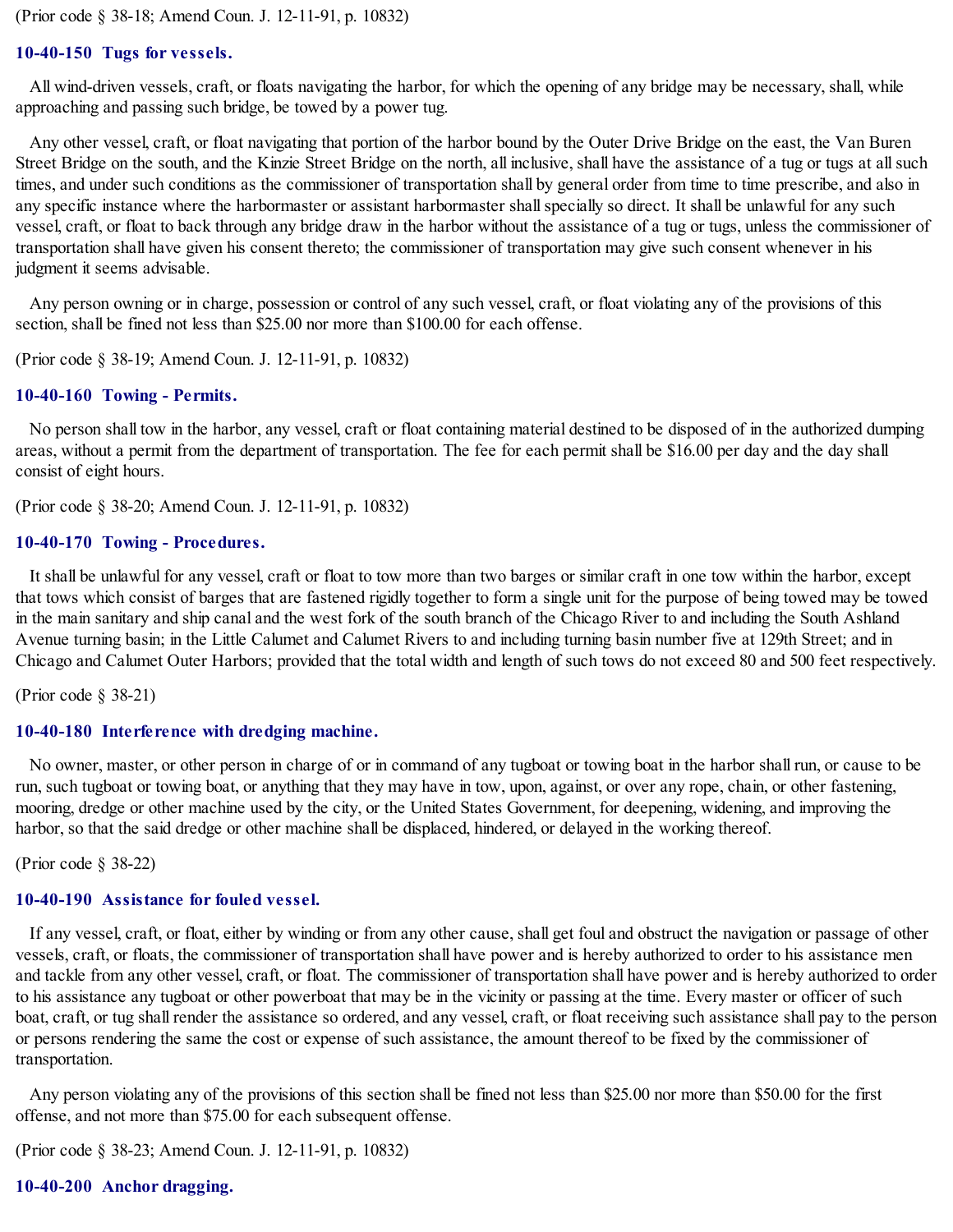All vessels, craft, or float while navigating the harbor shall not drag their anchors, nor shall any tugboat or towboat tow any vessel, craft, or float in the harbor whose anchor is dragging. The master, owner, or person in control of any vessel operated in violation of this section shall be fined not less than \$50.00 nor more than \$100.00 for each offense.

(Prior code § 38-24)

### **10-40-210 Moving vessel before bridge opening.**

Whenever any person having charge of any vessel, craft, or float shall wish to move it past any bridge, reasonable time shall be allowed for the opening of the bridge, and any person who shall move any vessel, craft, or float against any bridge before it shall be opened and shall injure the bridge shall be liable to the city for that injury in addition to any fine which may be levied.

(Prior code § 38-25)

### **10-40-220 Names on boats.**

It shall be unlawful for any master, owner, or person in possession, charge, or control of any vessel, craft, or float to operate, navigate, keep, or maintain the same in the harbor unless the same shall have a name plainly and conspicuously displayed thereon which shall be large enough and in such a position as to be readily distinguishable and readable on both sides or from the rear thereof for a distance of at least 500 feet, and such name shall be of such distinctive character that any such vessel, craft, or float may be readily identified by it.

Any person violating the provisions of this section shall be fined not less than \$25.00 nor more than \$100.00 for each offense.

(Prior code § 38-26)

### **10-40-230 Working vessel engines.**

No steam vessel or other power craft while lying in the harbor or along the wharves or docks of the same shall work its engines; provided, that owners, masters, or other persons in charge of boats fitting out and desirous of working and testing their engines shall, before working or testing any such engine, station some person in such a place or position as will enable him to signal the engineer to stop such engine. Such engine shall be kept from working until all approaching vessels, craft, or floats shall have passed the wheel of said boat or boats by a distance of 200 feet. These provisions shall not apply to cases of fire.

(Prior code § 38-27)

## **10-40-240 Smoking prohibited on waterfront.**

It shall be unlawful for any person to smoke, carry or possess a lighted cigarette, cigar, pipe or match upon any bulkhead, dock, shipyard, pier, wharf, warehouse or shed, except such portions thereof as may be designated by the harbormaster, or to smoke, carry or possess a lighted cigarette, cigar, pipe or match on board any ship, lighter, scow, or other similar floating craft or equipment when berthed or moored at any dock, wharf, pier, or to a vessel made fast thereto, within the harbor.

(Prior code § 38-27.1)

#### **10-40-250 Boat whistles.**

Any vessel, craft, or float navigating the harbor shall be equipped with a whistle for signalling purposes which shall not be heard distinctly in ordinary weather at a distance of more than one-quarter of a mile. No person shall blow the whistle of any vessel, craft, or float at any time except as a signal to a bridge tender, or as a signal of danger, or as prescribed by the laws and regulations of the United States, and as provided by this Code.

(Prior code § 38-28)

## **10-40-260 Operation restrictions.**

No person shall operate, or authorize or knowingly permit the operation of, a vessel upon the waters of Lake Michigan or upon any waterway within the city:

- (a) in such a manner as to endanger the life or limb, or damage the property, of others; or
- (b) in such a careless or heedless manner as to be grossly indifferent to the person or property of others; or
- (c) in such a manner as to disturb or destroy the peace and quiet of others; or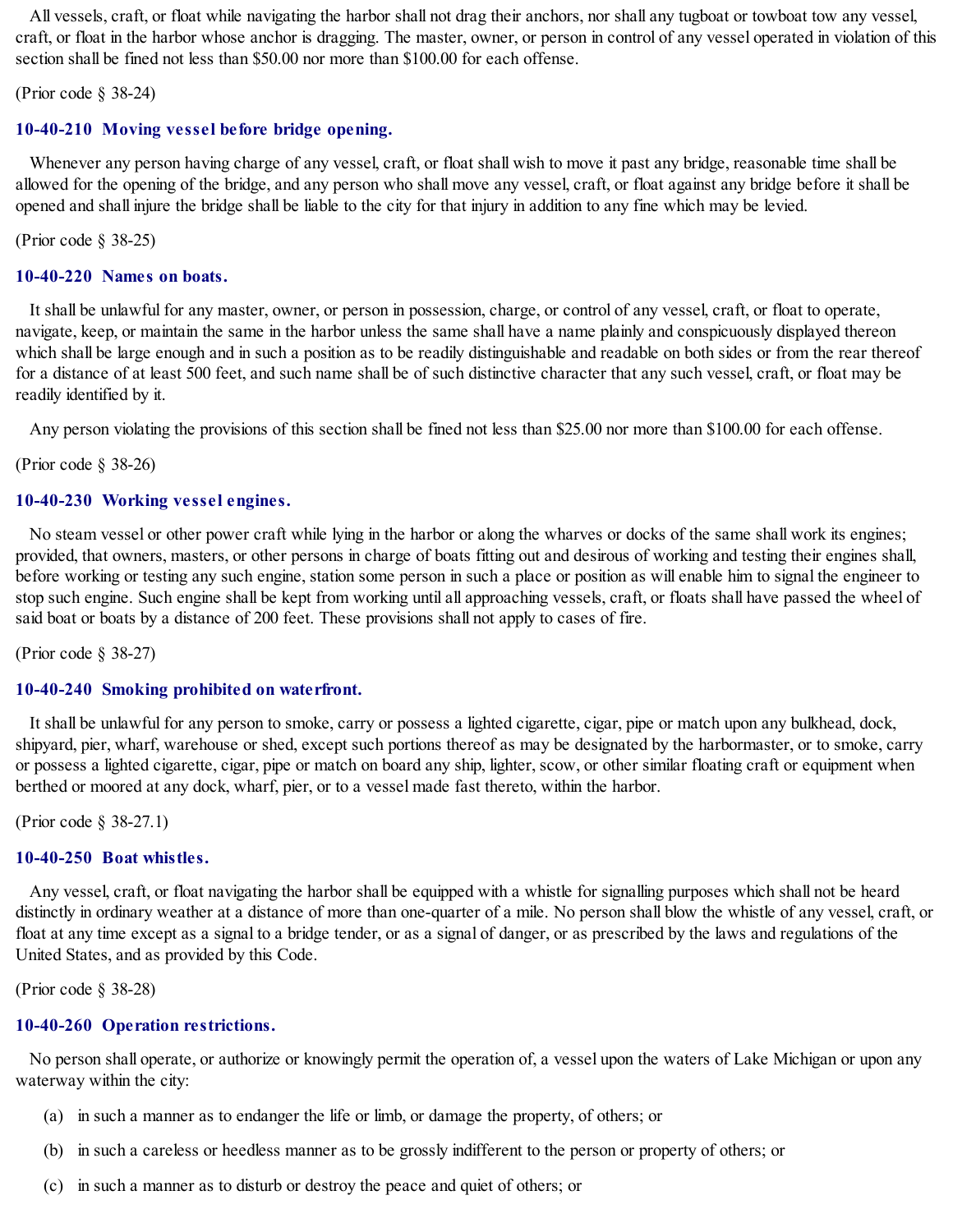(d) within any area which has been marked by buoys or other distinguishing devices as a restricted area, except in case of emergency or for the purpose of entering or leaving any harbor or launching ramp; or

(e) within 150 feet of the shoreline of any public park or within 300 feet of any bathing beach, except in case of emergency or for the purpose of entering or leaving a pier, slip launching or docking area; or

(f) by a person under the age of 16 years unless properly supervised by an adult or as permitted by state law; or

(g) without yielding the right-of-way to any swimmer; or

(h) without complying with all applicable state and federal safety equipment requirements, including the requirements regarding personal flotation devices; or

(i) in violation of posted restrictions on wake or speed; or

(j) unless each occupant of a vessel used for recreational purposes is wearing an approved personal flotation device as defined in the Boat Registration and Safety Act, codified at 625 ILCS 45/1-l et seq., as amended. Provided, however, that this requirement shall not apply to persons who are (1) below deck, or (2) in a totally enclosed cabin space. Provided, further, that this requirement shall not apply to the occupants of (i) any commercial passenger vessel licensed under Chapter 4-250 of this Code, (ii) any vessel used for recreational purposes that is being operated on private property, (iii) any vessel used for recreational purposes that is docked, or (iv) any vessel used for recreational purposes that is 21 feet or more in length. For purposes of this subsection (j), the term "vessel used for recreational purposes" means any watercraft, sailboat, recreational boat, personal watercraft or specialty prop-craft as defined in the Boat Registration and Safety Act, as amended.

Any person who shall violate any provision of this section shall be fined not less than \$100.00 nor more than \$1,500.00, or imprisoned for not less than ten days nor more than six months, or both, for each offense.

(Prior code § 38-29; Amend Coun. J. 12-10-97, p. 59008; Amend Coun. J. 9-9-09, p. 70529, § 1)

# **10-40-261 Restrictions on wake of vessels.**

(a) No person shall operate a vessel in such a way that the boat creates a wake in any of the following areas in the Lake Michigan portions of the Chicago Harbor or upon any waterway within the City, except in the case of an actual emergency:

- (1) within 150 feet of any buoy marking a bathing beach or swimming area;
- (2) within 150 feet of the shoreline or a breakwater;
- (3) within 150 feet of any other vessel;
- (4) within 150 feet of any boat launching ramp;
- (5) within 150 feet of any portion of the Chicago River Locks structure;

(6) west of the east line of Navy Pier, between the south line of Navy Pier and the south line of the Chicago River locks structure;

(7) west of the east line of Navy Pier, between the north line of Navy Pier and the south line of the Jardine Water Filtration Plant;

(8) the main branch of the Chicago River, from the Chicago River controlling Locks west to Wolf Point L, the junction of the main north and south branches.

(9) the south branch of the Chicago River, from Wolf Point to the Lake Street Bridge.

(10) the north branch of the Chicago River, from Wolf Point to the Kinzie Street Bridge.

(11) at any other location where no wake signs or markings are posted by the commissioner of transportation pursuant to subsection (b) of this section.

(b) The commissioner of transportation shall post appropriate markings or signs to identify the no-wake areas listed in subsection (a) of this section. The commissioner may also mark additional no-wake areas as directed from time to time by the city council, and where an appropriate state or federal agency indicates the need for such restriction. All such signs and markings shall comply with applicable state and federal regulations;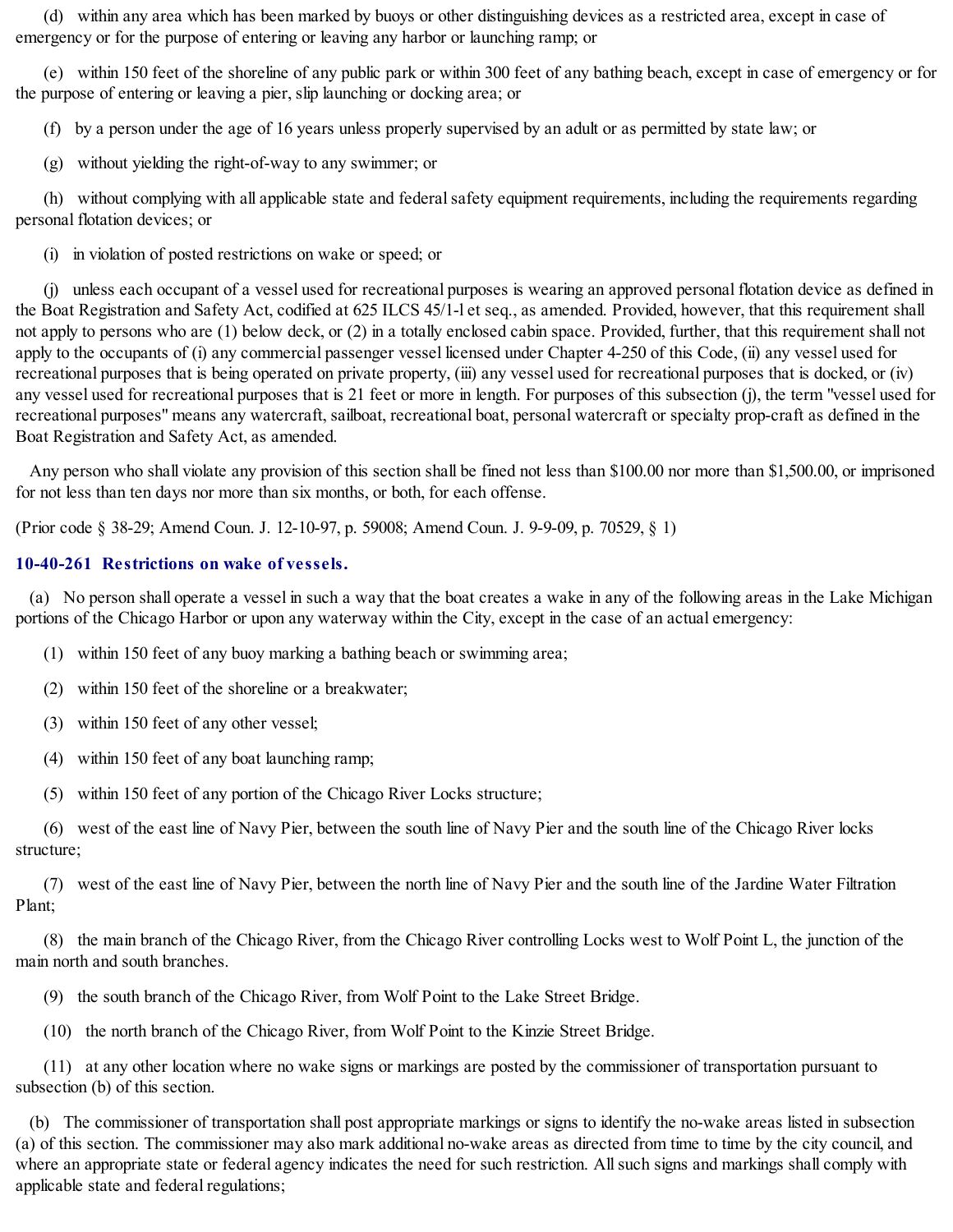(c) Any person who violates any provision of subsection (a) of this section shall be subject to a fine of not less than \$100.00 and not more than \$500.00.

(Added Coun. J. 12-10-97, p.59008; Amend Coun. J. 7-29-98, p. 75119; Amend Coun. J. 11-8-12, p. 38872, § 193)

## **10-40-270 Interference with buoys.**

It shall be unlawful for any person to take possession of or make use of for any purpose, alter, deface, destroy, move, injure, obstruct by fastening a boat or vessel thereto or otherwise tie a boat or vessel to, or in any manner whatever impair the usefulness of, any bridge, any special purpose buoy or any marine navigational aid established and maintained by the City of Chicago, Chicago Park District, or any subdivision of said governments.

(Prior code § 38-29.1)

## **10-40-280 Rules for vessels in harbor.**

All vessels, craft, or floats lying in or navigating the harbor shall be respectively governed by the following further provisions:

(a) Every vessel using steam shall have its smoke pipe or pipes so constructed and managed as to prevent sparks or coals of fire escaping therefrom, and shall be moved slowly at a speed not exceeding four miles per hour under a low head of steam. Every tugboat or steam vessel used chiefly for towing shall have a joint in its smoke pipe or pipes, and shall be constructed in all respects in such a manner as to be able to pass under any bridge which is not less than 13 feet above the surface of the water.

(b) No master or other person owning or having charge of any vessel, craft, or float shall leave the same in the harbor without having on board or in charge thereof some competent person to control, manage and secure the same, without first obtaining permission of the harbormaster.

(c) All vessels, craft, or floats, whether using steam or otherwise, while lying in the harbor, shall have and keep their anchors on board, and their lower yards cockbilled, and the upper yards braced up sharp.

They shall likewise have and keep out on board during the night time a conspicuous white light, and shall have extinguished or safely secured at dark all fires which may be kept on board.

(d) No vessel, craft, or float shall be suffered to lie in the harbor adrift or insecurely fastened.

(e) Vessels, craft, or floats moving with the current shall have the right-of-way.

(f) In case one vessel desires to pass another going in the same direction in the harbor the pilot of the vessel astern shall give the proper signal, indicating the side upon which he wishes to pass. Upon the pilot of one vessel astern of another giving such signal, the pilot of the vessel ahead shall immediately answer by giving the same signal; but if he does think it safe for the vessel astern to attempt to pass at that point he shall immediately signify the same by giving several short and rapid blasts of the whistle, and under no circumstances shall the steamer astern attempt to pass the steamer ahead untilsuch time as they have reached a point where it can be safely done, when such vessel ahead shall signify her willingness by blowing the proper signals and the vessel astern shall pass the overtaken vessel, giving the overtaken vessel as wide a berth as possible.

(g) The vessel dispatcher shall keep a record of the movements of all vessels and through the bridge telephone operators give such directions to the bridge tenders or persons in charge of the bridges in regard to the opening of bridges that the provisions of this Code may be carried out.

(h) Vessels exceeding 200 tons navigating the harbor shall not proceed at a speed greater than four miles per hour.

(Prior code § 38-030)

# **10-40-281 Advertising vessels.**

(a) For purposes of this section the following terms shall have the following meanings:

(1) "Advertising sign" means any sign displayed on a watercraft, other than:

(A) The name of the watercraft and any required licensing, registration or identification markings displayed on the watercraft;

or

(B) A sign identifying the owner of the watercraft and the principal business, occupation, service, commodity or entertainment conducted, sold or offered on the watercraft.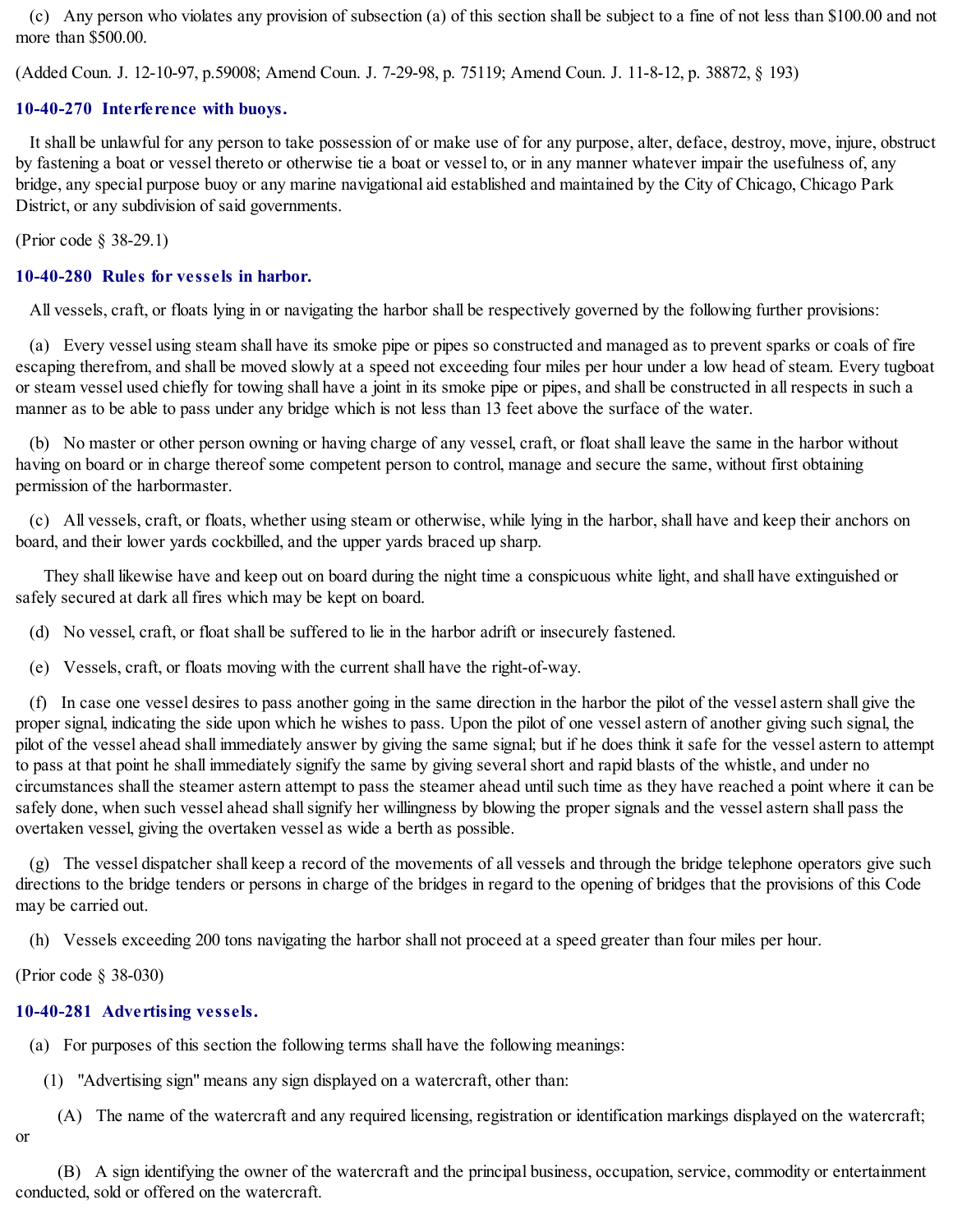(2) "Advertising vessel" means any boat, barge, raft or other watercraft designed or used for the display of one or more advertising signs.

(3) "Chicago Harbor" means the harbor defined in Section 10-40-010 of this Code.

(b) No person shall operate or cause to be operated any advertising vessel within the Chicago Harbor. Violation of this section shall constitute a nuisance, and the corporation counsel is authorized to prosecute an action in the appropriate court for injunction against continuation thereof. In addition, any person who violates the provisions of this section shall be fined not less than \$200.00 and not more than \$500.00 for each offense. Each day that a violation shall continue shall constitute a separate and distinct offense.

(Added Coun. J. 10-31-90, p. 22657)

## **10-40-290 Houseboats.**

No person shall occupy any vessel, craft, or float upon the waters of the harbor as a residence, or for the purpose of engaging in any business, trade, or traffic for any purpose whatsoever, without first obtaining a license so to do as provided by "An Act to license shanty boats and other water craft, fixing the fees therefor and providing penalties", approved June 10, 1987. The license shall be posted and remain at all times in a conspicuous place in or on the vessel, craft or float.

Any person violating any of the provisions of this section shall be fined not less than \$25.00 nor more than \$100.00, and each and every day on which such violation shall continue shall constitute a separate and distinct offense.

(Prior code § 38-31)

## **10-40-300 Tunneling under Lake Michigan.**

Every person performing or undertaking the work of tunnel construction under the water of Lake Michigan and within the jurisdiction of the city, and maintaining a crib in connection with such work, shall, whenever such person shall have persons employed on or about such crib or in any portion of the tunnel which is so connected with such crib that persons employed therein may pass therefrom in or onto such crib, provide on or at such crib a sufficient number of boats, of adequate and suitable design, to safely transport and convey all persons engaged in working in and about such tunnel construction to the mainland. Any person violating any of the provisions of this section shall be fined not less than \$25.00 nor more than \$200.00 for each offense, and a separate and distinct offense shall be regarded as committed each day that such violation shall continue.

(Prior code § 38-32)

# **ARTICLE III. WHARVES AND DOCKS (10-40-310 et seq.)**

## **10-40-310 Reserved.**

**Editor's note -** Coun. J. 10-7-98, p. 78568, repealed § 10-40-310, which pertained to permits at Navy Pier.

## **10-40-320 Maintenance of wharves and docks.**

Every owner of premises abutting on the harbor, or any portion thereof, shall at all times keep and maintain in a state of good repair and in a safe condition all wharves, docks, piers, seawalls, slips, riverbank retaining walls, riverbank bulkheads, dolphins, booms, bulkheads, jetties, mooring facilities, pilings, sheetings and other similar structures on or appurtenant to such premises. Every violation of this section shall constitute a separate and distinct offense for every day such violation shall continue. The commissioner of transportation shall notify in writing such owner of any violation of this section and direct him to restore or repair such structure within a reasonable time. In addition, any nuisance now existing or which may hereafter result from an owner's failure to keep and maintain such wharves, docks, piers, seawalls, slips, riverbank retaining walls, riverbank bulkheads, dolphins, booms, bulkheads, jetties, mooring facilities, pilings, sheetings and other similar structures on or appurtenant to such premises in a state of good repair and in a safe condition shall also be subject to abatement as provided in Chapter 7-28 of this Code.

(Prior code § 38-34; Amend Coun. J. 12-11-91, p. 10832)

## **10-40-330 Construction and repair of structures in harbor.**

No person shall drive or place, or cause to be driven or placed, any pile or piles, stone, timber, earth, or other obstruction of any kind whatsoever, in the harbor, or build, construct, or repair any dock therein, or build or cause to be built any bridge or other structure across any part of the harbor, or drive or place, or cause to be driven or placed, any pile or piles of timber, or make any excavation for the purpose of furnishing or laying foundations for any building or structure, at any point within 40 feet of any part of the harbor, without obtaining a special permit in writing from the commissioner of transportation so to do. Application for said permission shall be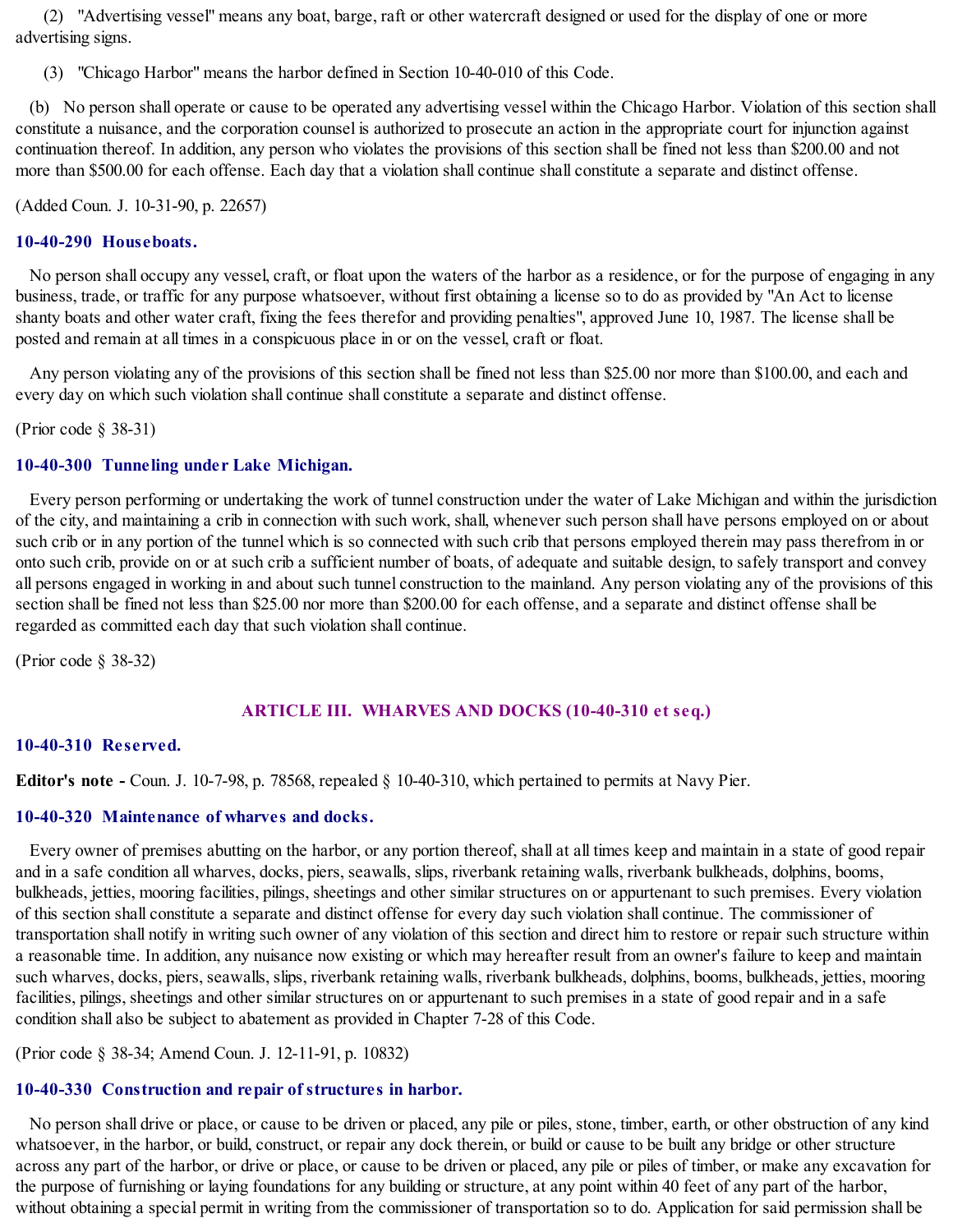made in writing to the commissioner of transportation, and shall be accompanied by a sketch or plat showing the nature of the work to be done. Upon such application being made and such sketch or plat being furnished as herein required, the commissioner of transportation shall issue the permit desired, upon payment of the permit fees hereinafter provided, unless it shall appear that the work to be done will result in unduly obstructing the harbor or in endangering the safety of any dock, pier, breakwater, or other structure located upon or along the harbor.

It shall be the duty of the commissioner of transportation to require all persons who may be engaged in repairing, renewing, altering, or constructing any dock within the city to produce a permit from the department of transportation, which permit shall specify the character and location of such repairing, renewal, alteration, or construction, and in default of the production of such permit, the commissioner of transportation shall at once stop all work on such dock, and shall cause the arrest of any such persons engaged in such unlawful repairing, renewal, alteration, or construction. Any such person so arrested shall be fined not less than \$50.00 nor more than \$100.00 for each offense. In the event of any such dock having been repaired, renewed, altered, or constructed in or upon the water area of the harbor of the city, the person thus convicted of a violation of this section, in addition to the fine hereinbefore specified, shall be required at once, and at his own expense, or cost, to remove such dock back to its former location; and, in default of such removal of such dock, the commissioner of transportation is hereby authorized to cause such dock to be removed, to such location as he deems best and to recover, from the person so convicted, the cost or expense of such removal.

(Prior code § 38-35; Amend Coun. J. 12-11-91, p. 10832)

## **10-40-340 Permit fees to construct or repair.**

The fees for permits issued under the preceding section shall be as follows:

### Building Work

One-story frame under 500 square feet overall area \$10.00

One-story brick under 500 square feet overall area \$15.00

One-story frame over 500 square feet overall area \$20.00

One-story brick over 500 square feet overall area \$25.00

For each additional story (frame) \$1.00

For each additional story (brick) \$2.00

Note: Towers shall be considered as additional stories. Where no definite stories exist in buildings or towers, 15 feet of height shall be considered equivalent to one story.

Bridge Work

Substructure of span bridges - each foundation \$15.00

Superstructure of span bridges \$25.00

Pile trestles \$50.00

Water Pipe Work

8 inch diameter or less \$5.00

8 to 15 inch diameter \$10.00

15 to 36 inch diameter \$15.00

Over 36 inch diameter \$20.00

Additional fee for aerial or submarine crossing \$25.00

Additional fee for intakes \$10.00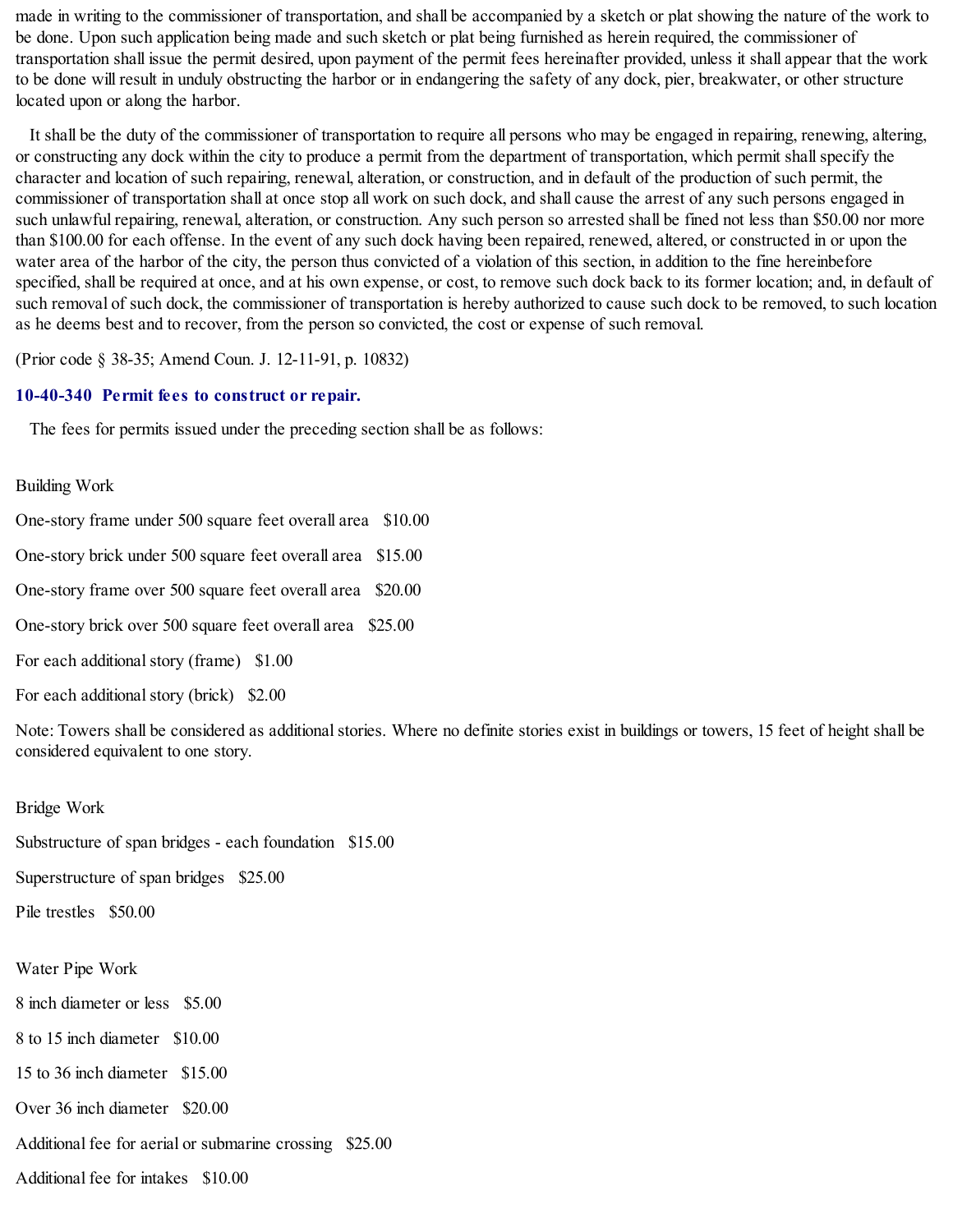Sewer Work 8 inch diameter or less \$\$5.00 8 to 15 inch diameter \$10.00 15 to 36 inch diameter \$15.00 Over 36 inch diameter \$20.00 Each manhole in addition to the above \$2.00 Electrical Work Wooden pole - each \$2.00 Structural steel pole or tower - each \$5.00 Manhole or vault - each \$5.00 Additional fee for aerial or submarine crossing, cable or conduit \$20.00 Tunnel \$50.00

Dock Work - Shore Protection

Jetties, cribs, docks, etc., 12-1/2 cents per lineal foot for repair work, with a minimum fee of \$5.00, new work 25 cents per lineal foot with a minimum of \$10.00

Dumping and Filling

Snow, each location (in water) \$15.00

Earth and ashes, each location (on land) \$10.00

Icehouse Work

Ice-cutting permits, per season \$25.00

Temporary ice-handling equipment, per season \$5.00

Miscellaneous Work

Fence extending to dock, each \$5.00

Fence extending along dock, each \$10.00

Trestle or conveyer \$15.00

Water tank \$10.00

Coal or material hopper \$10.00

Smokestack \$10.00

Derrick \$10.00

Ash-handling plant \$15.00

Platform or runway \$10.00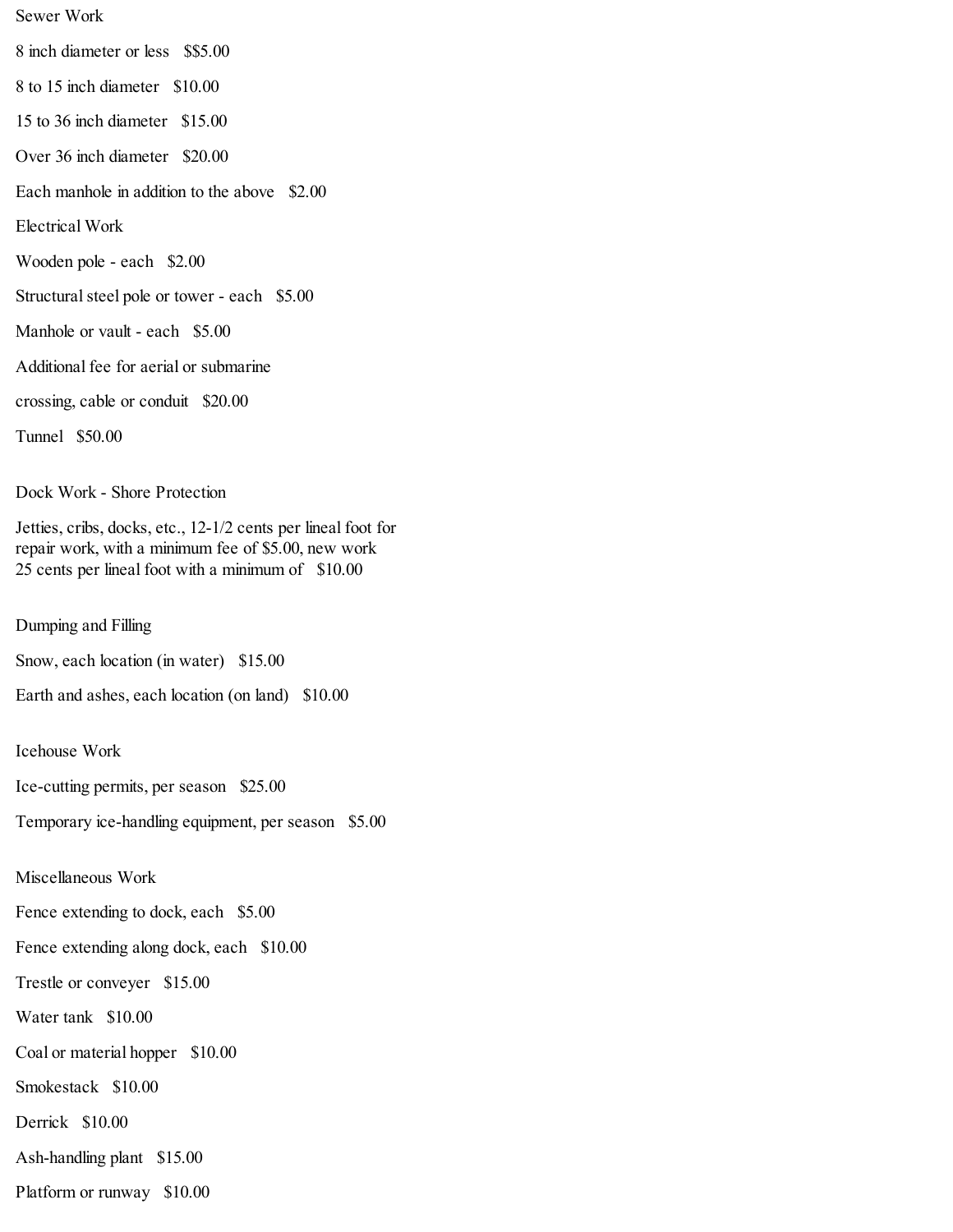Depression in dock or pit \$10.00

Pavement \$5.00

(Prior code § 38-36)

#### **10-40-350 Bond for removal of old dock materials.**

Any person that shall do any dock work wherein it shall be necessary to remove existing piles or sheeting, or in cases where an entirely new and original dock is to be constructed, shall furnish a bond in the sum of \$2,000.00 approved by the commissioner of transportation, payable to the city and conditioned for the satisfactory removal of any and all earth, stone, or other material which may have escaped into the waters of any part of the harbor area, and for the satisfactory removal of earth, stone, or other material that may have been moved harborwards of any new and original dock. Said earth, stone, or other material herein mentioned shall be removed to a depth equal to the navigable depth fixed or existing at the time when, and location where, said dock work is being done.

(Prior code § 38-37; Amend Coun. J. 12-11-91, p. 10832)

#### **10-40-360 Dredging permits.**

No person shall dredge in, on, or along the waters of the harbor without a permit from the department of transportation. The fee for such permit shall not exceed \$16.00 per day and the day shall consist of eight hours.

No additional fee shall be charged for the removal, or dredging in connection with the removal of old dock materials unless the material so removed shall be deposited in the lake, in which case a towing permit shall be necessary in addition to the dock permit.

(Prior code § 38-38; Amend Coun. J. 12-11-91, p. 10832)

#### **10-40-370 Encroachments and obstructions.**

It shall be the duty of the commissioner of transportation to report to the city engineer any and all encroachments upon the harbor lines as now established or which may hereafter be established, and thereupon the said harbormaster and city engineer shall take such action as may be necessary to enforce the provisions of this Code and to remove or cause to be removed any such obstruction or encroachment. If it shall be found that any pile, stone, timber, earth, dock, bridge, or other obstruction whatever, has been placed in any part of the harbor in violation of the provisions of this Code and that the person who has placed same or caused it to be placed therein refuses or neglects to remove such obstruction upon being requested so to do by the city engineer, or commissioner of transportation, the commissioner of transportation shall have the power, and it is hereby made his duty, to proceed forthwith to remove such obstruction and to charge the expense of such removal to the person who placed such obstruction in the harbor, or caused it to be so placed, and the imposition of any fine or penalty hereby provided for against any person obstructing the harbor shall not be held to exempt any such person from a recovery by the city of the cost of removing any such obstruction.

(Prior code § 38-39; Amend Coun. J. 12-11-91, p. 10832)

#### **10-40-380 Discharge of cargo.**

No owner, lessee, or person in possession of any wharf or dock at which any vesselshall have been discharging its cargo shall suffer or permit any part of such cargo so discharged to project from such wharf or dock over or into the harbor after the vesselso unloaded shall have removed from such wharf or dock.

(Prior code § 38-40)

#### **10-40-390 Vessels lying at docks.**

It shall be unlawful for any mud scow, flatboat, dredge, or any such craft to be placed or laid alongside of another while lying at any of the docks or wharves of the harbor during the navigable season of the year, without first having obtained permission from the commissioner of transportation.

(Prior code § 38-41; Amend Coun. J. 12-11-91, p. 10832)

#### **10-40-400 Protection from fast-moving vessels.**

All docks, wharves, bridges, piers, protections, or other places where persons or property are endangered by the fast moving of vessels or craft shall have a blue flag flying in the most conspicuous place thereon and as near the point of danger as possible. At night a blue light shall take the place of the flag. No vessel or craft shall run past such a blue flag or light at a rate faster than two miles per hour. Any person violating any of the provisions of this section shall be fined not less than \$25.00 nor more than \$50.00 for each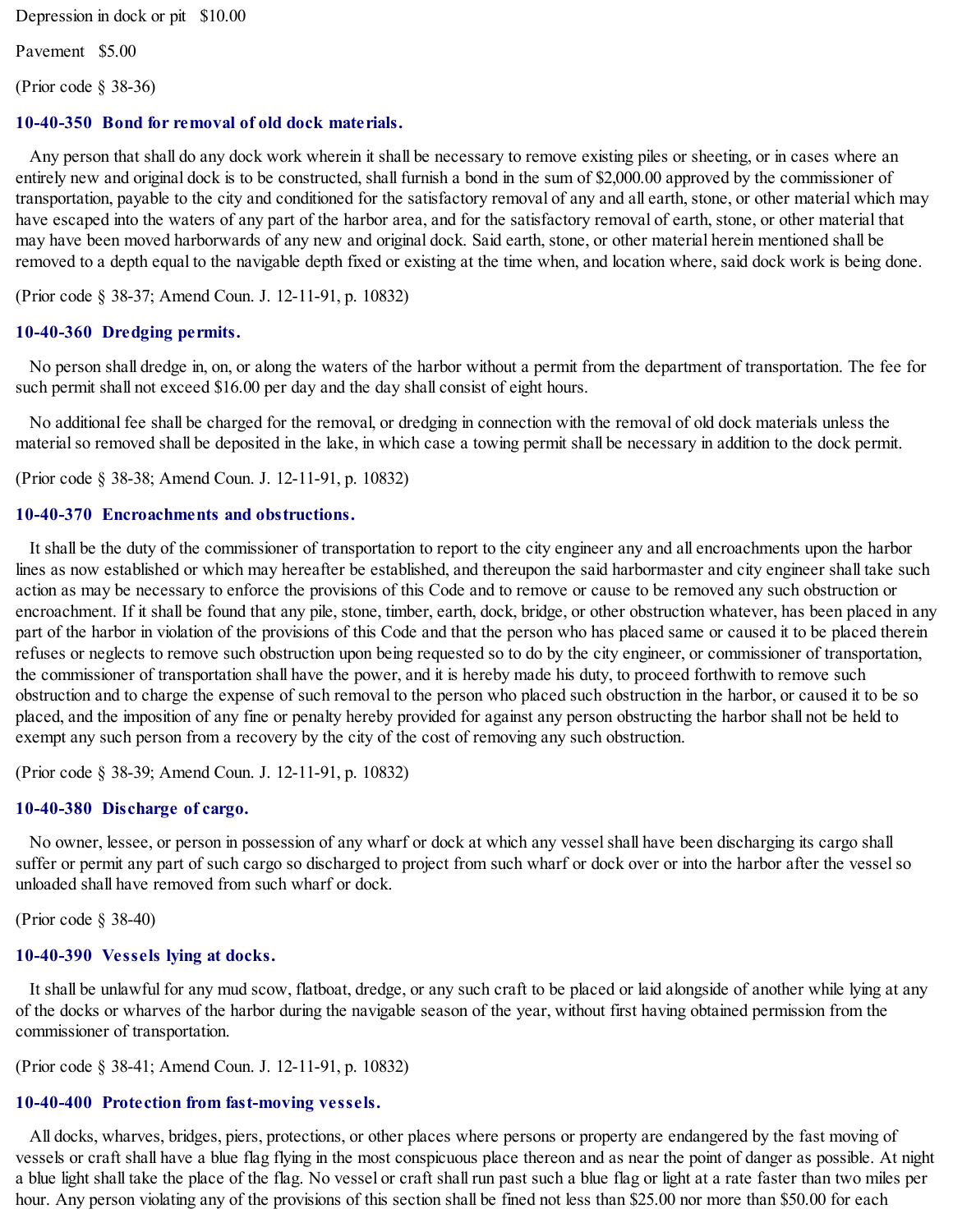offense, and shall be held liable for any damage to any person or property sustained by reason of such violation.

(Prior code § 38-42)

## **ARTICLE IV. BRIDGES (10-40-410 et seq.)**

## **10-40-410 Bridge opening authority.**

All movable bridges crossing any part of the harbor, including railroad bridges, shall be under the control of the commissioner of transportation, and he shall have power to order the opening and closing of the same at any time when in his judgment it is necessary to carry out the provisions of this Code.

(Prior code § 38-43; Amend Coun. J. 12-11-91, p. 10832)

## **10-40-420 Closed hours for bridges.**

No bridge within the city, on any day of the week, excepting Sunday, shall be opened during the times herein specified:

Across Ogden Slip at Outer Drive, across the main river and across the south branch of the Chicago River, from its junction with the main river south to and including W. Roosevelt Road, and across the north branch of the Chicago River at W. Kinzie Street, between the hours of 7:30 a.m. and 10:00 a.m. and on any day excepting Saturday between the hours of 4:00 p.m. and 6:30 p.m. and on Saturday between the hours of 12:30 p.m. and 2:00 p.m. and between 5:00 p.m. and 6:00 p.m.; provided, however, that the Outer-Link Bridge across the main river shall be opened to permit the passage of passenger boats operating on a fixed schedule between 9:45 a.m. and  $10:00$  a.m.

Across the north branch of the Chicago River north of W. Kinzie Street to and including N. Halsted Street between the hours of 7:00 a.m. and 8:00 a.m. and 5:00 p.m. and 6:00 p.m.

Across the south branch of the Chicago River south of W. Roosevelt Road to and including S. Halsted Street between the hours of 7:00 a.m. and 8:00 a.m. and 5:00 p.m. and 6:00 p.m.

Across the north branch of the Chicago River north of N. Halsted Street and across the south branch of the Chicago River south of S. Halsted Street between the hours of 7:00 a.m. and 8:00 a.m. and 5:30 p.m. and 6:30 p.m.

The provisions of this section shall not apply to bridges which have a clearance of less than 16 feet above Chicago City datum. Such bridges shall open at any time, except as hereinafter provided, to permit the passage of tugs and tug boats.

(Prior code § 38-44)

## **10-40-430 Time to remain open.**

During the hours between 6:00 a.m. and 12:00 midnight, it shall be unlawful to keep open any bridge within the city for the purpose of permitting vessels to pass through the same for a longer period, at any one time, than ten minutes, at the expiration of which period it shall be the duty of the bridge tender or other person in charge of the bridge to display the proper signal and immediately close such bridge and keep it closed for fully ten minutes for such persons or vehicles as may be waiting to pass over, if so much time shall be required, when the said bridge shall again be opened (if necessary for vessels to pass) for a like period, and so on alternately (if necessary) during the hours last aforesaid; and in every instance where any such bridge shall be opened for the passage of any vessel, and closed before the expiration of ten minutes from the time of opening, said bridge shall then, in every such case, remain closed for fully ten minutes, if necessary, in order to allow all persons and vehicles waiting to pass over said bridge; provided, this section shall not be construed as being in conflict with the preceding section, nor as requiring the opening of bridges during the time specified in said section for the same to remain closed; provided further, that all vessels having passed through Michigan Avenue bridge going out previous to closed bridge hours, morning and evening, shall be permitted to pass out to the lake.

(Prior code § 38-45)

# **10-40-440 Signal for bridge opening.**

When any vessel shall signal for any bridge across the Chicago River or any of its branches, the bridge tender shall immediately open the bridge.

If, from any cause, the bridge tender cannot open the bridge, he shall immediately notify the vessel by waving a red flag by day and a red lantern by night and continue waving the same until the vessel has stopped, continuing thereafter to display the same until the bridge can be opened. As soon as the cause for stopping the vessel has been removed, the bridge shall be immediately opened.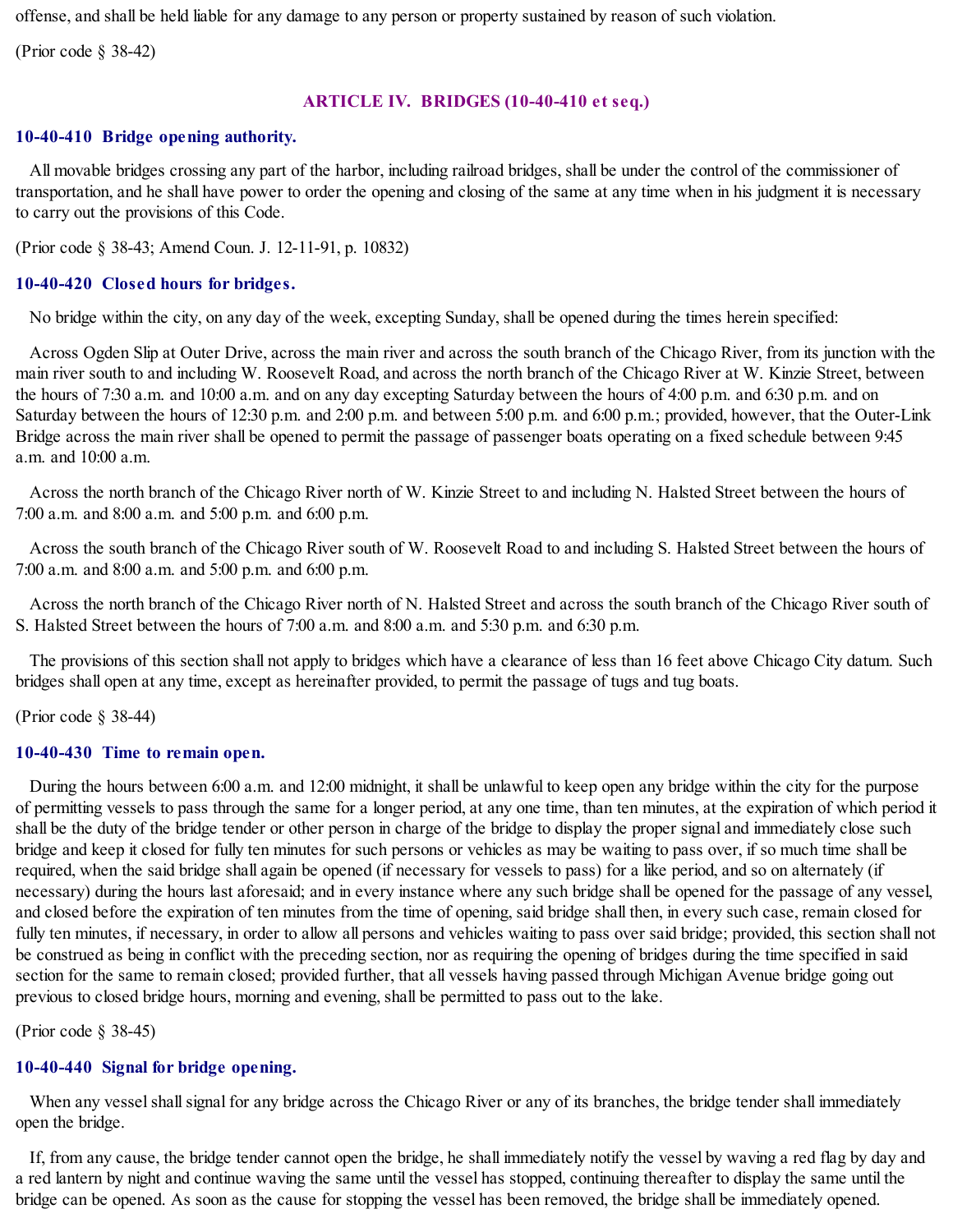It shall be unlawful for the owner, officer, or other person in charge of any vessel in transit upon the Chicago River and its branches to attempt to navigate any such vessel past any of the bridges over said river or branches, while a stop signal is being given or displayed.

(Prior code § 38-46)

## **10-40-450 Signal for opening of railroad bridges.**

When any vessel shall signal for any railroad bridge across any part of the harbor, the bridge tender shall immediately open the bridge, unless a train be on the bridge or approaching it so closely as to be unable to stop, and in that case the bridge may be kept closed long enough for the passage of one train and no more.

If, from any cause, the bridge tender cannot open the bridge, he shall immediately notify the vessel by waving a red flag by day and a red lantern by night and continue waving the same until the vessel has stopped, continuing thereafter to display the same until the bridge can be opened. As soon as the cause for stopping the vessel has been removed, the bridge shall be immediately opened.

It shall be unlawful for the owner, officer or other person in charge of any vessel to attempt to pass any railroad bridge while a stop signal is being given or displayed by the bridge tender.

Nothing in this or the preceding section shall be considered as superseding the bridge hours as set forth in this Code.

(Prior code § 38-47)

## **10-40-460 Signal to bridge tenders.**

Every owner, officer, or person in charge of any vessel, craft or float navigating the harbor shallsound or cause to be sounded a steam whistle to signal bridge tenders to open and swing bridges, and such signal shall be three sharp, short sounds of the whistle, to be given in succession as quickly as possible and not to be prolonged, and the whistle used for this purpose shall be of suitable size to be heard; provided, such signal shall be four sharp, short sounds of the whistle for vessels approaching the Northwestern Railway Bridge near W. Kinzie Street, and the Chicago, Milwaukee, St. Paul and Pacific Railway Bridge near W. North Avenue from either direction, and shall be five sharp, short sounds of the whistle for vessels approaching the Lake Street Bridge from the north.

(Prior code § 38-48)

#### **10-40-470 Obedience to bridge signals.**

It shall be unlawful for any person to attempt to drive a vehicle upon any bridge after a signal has been given, warning traffic to stop crossing said bridge.

(Prior code § 38-49)

## **10-40-480 Signal equipment at bridges.**

The commissioner of transportation is hereby required to provide and maintain at the several bridges over the harbor, in the best and most practicable manner, vesselsignals as required by this Code.

(Prior code § 38-50; Amend Coun. J. 12-11-91, p. 10832)

## **10-40-490 Obstruction of bridges by vessels.**

All vessels, craft, or floats navigating the harbor, when passing any bridge shall be moved past the same as expeditiously as is consistent with a proper movement in the harbor; but in no case shall any such vessel, craft, or float while passing any bridge and obstructing the passage across such bridge, move at a rate of speed less than two miles per hour, and in no case shall any vessel, craft, or float, while passing any bridge and obstructing the same, remain or obstruct the passage across such bridge more than five minutes; and no vessel, craft, or float shall be so anchored, laid, moored, fastened or brought to a stop as to prevent any bridge from a free and speedy opening or closing, or any vessel from a free and direct passage, nor shall any line or fastening be so thrown, laid, or made fast as to cross the track of any bridge or vessel. The master or other person having charge of such vessel, craft, or float which violates any provision of this section shall be fined not less than \$25.00 for each offense.

(Prior code § 38-51)

#### **10-40-500 Fireboats.**

Whenever, upon any alarm of fire, any fireboat shall approach a bridge and sound the proper signal for such bridge to open, the bridge tender shall, if such bridge is closed, open the same as soon as practicable; or, if open, shall keep such bridge open untilsuch